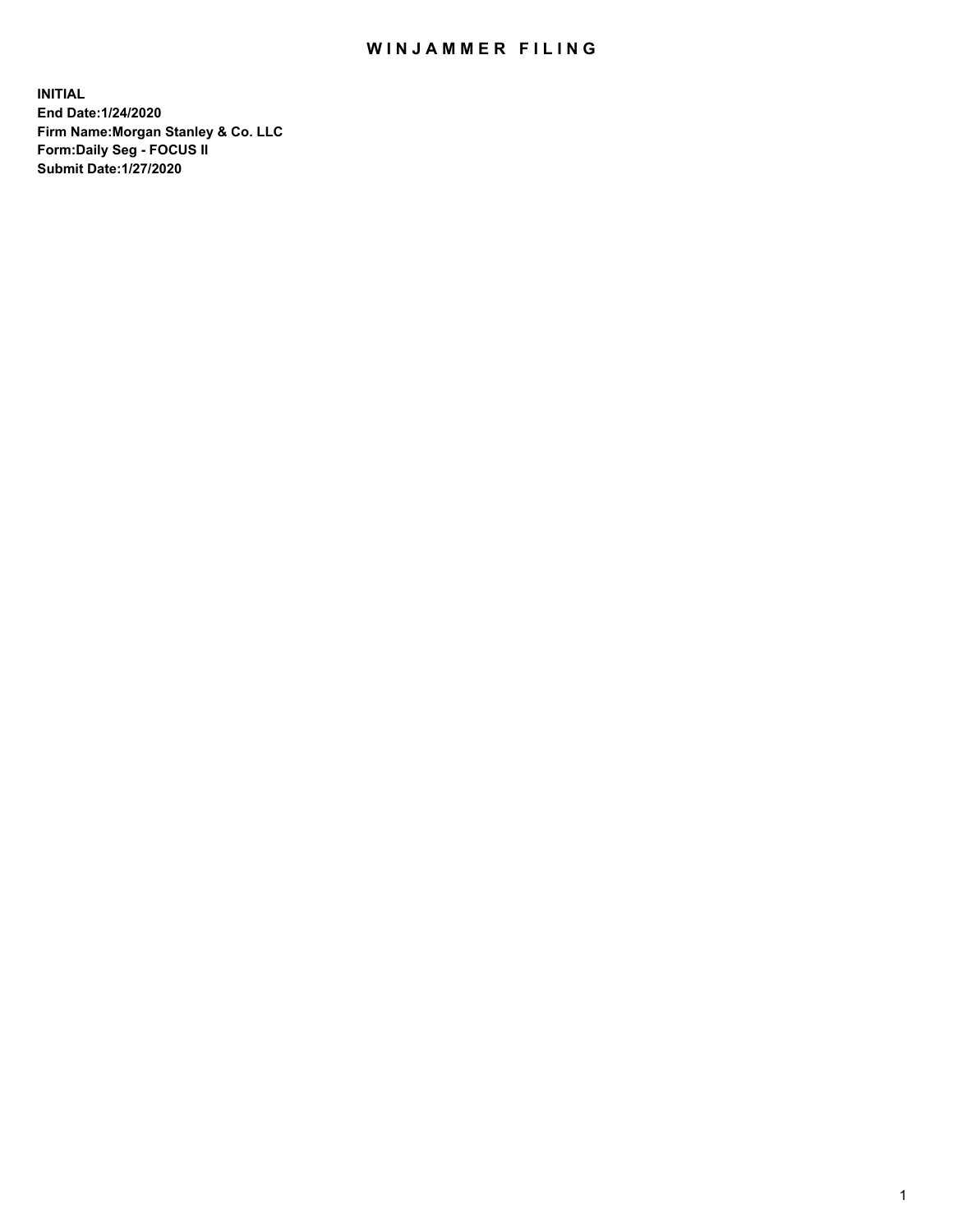**INITIAL End Date:1/24/2020 Firm Name:Morgan Stanley & Co. LLC Form:Daily Seg - FOCUS II Submit Date:1/27/2020 Daily Segregation - Cover Page**

| Name of Company                                                                                                                                                                                                                                                                                                                | Morgan Stanley & Co. LLC                                |
|--------------------------------------------------------------------------------------------------------------------------------------------------------------------------------------------------------------------------------------------------------------------------------------------------------------------------------|---------------------------------------------------------|
| <b>Contact Name</b>                                                                                                                                                                                                                                                                                                            | <b>Ikram Shah</b>                                       |
| <b>Contact Phone Number</b>                                                                                                                                                                                                                                                                                                    | 212-276-0963                                            |
| <b>Contact Email Address</b>                                                                                                                                                                                                                                                                                                   | Ikram.shah@morganstanley.com                            |
| FCM's Customer Segregated Funds Residual Interest Target (choose one):<br>a. Minimum dollar amount: ; or<br>b. Minimum percentage of customer segregated funds required:% ; or<br>c. Dollar amount range between: and; or<br>d. Percentage range of customer segregated funds required between:% and%.                         | 235,000,000<br><u>0</u><br>0 <sup>0</sup><br>00         |
| FCM's Customer Secured Amount Funds Residual Interest Target (choose one):<br>a. Minimum dollar amount: ; or<br>b. Minimum percentage of customer secured funds required:%; or<br>c. Dollar amount range between: and; or<br>d. Percentage range of customer secured funds required between:% and%.                            | 140,000,000<br><u>0</u><br><u>0 0</u><br>0 <sub>0</sub> |
| FCM's Cleared Swaps Customer Collateral Residual Interest Target (choose one):<br>a. Minimum dollar amount: ; or<br>b. Minimum percentage of cleared swaps customer collateral required:% ; or<br>c. Dollar amount range between: and; or<br>d. Percentage range of cleared swaps customer collateral required between:% and%. | 92,000,000<br><u>0</u><br><u>00</u><br>0 <sup>0</sup>   |

Attach supporting documents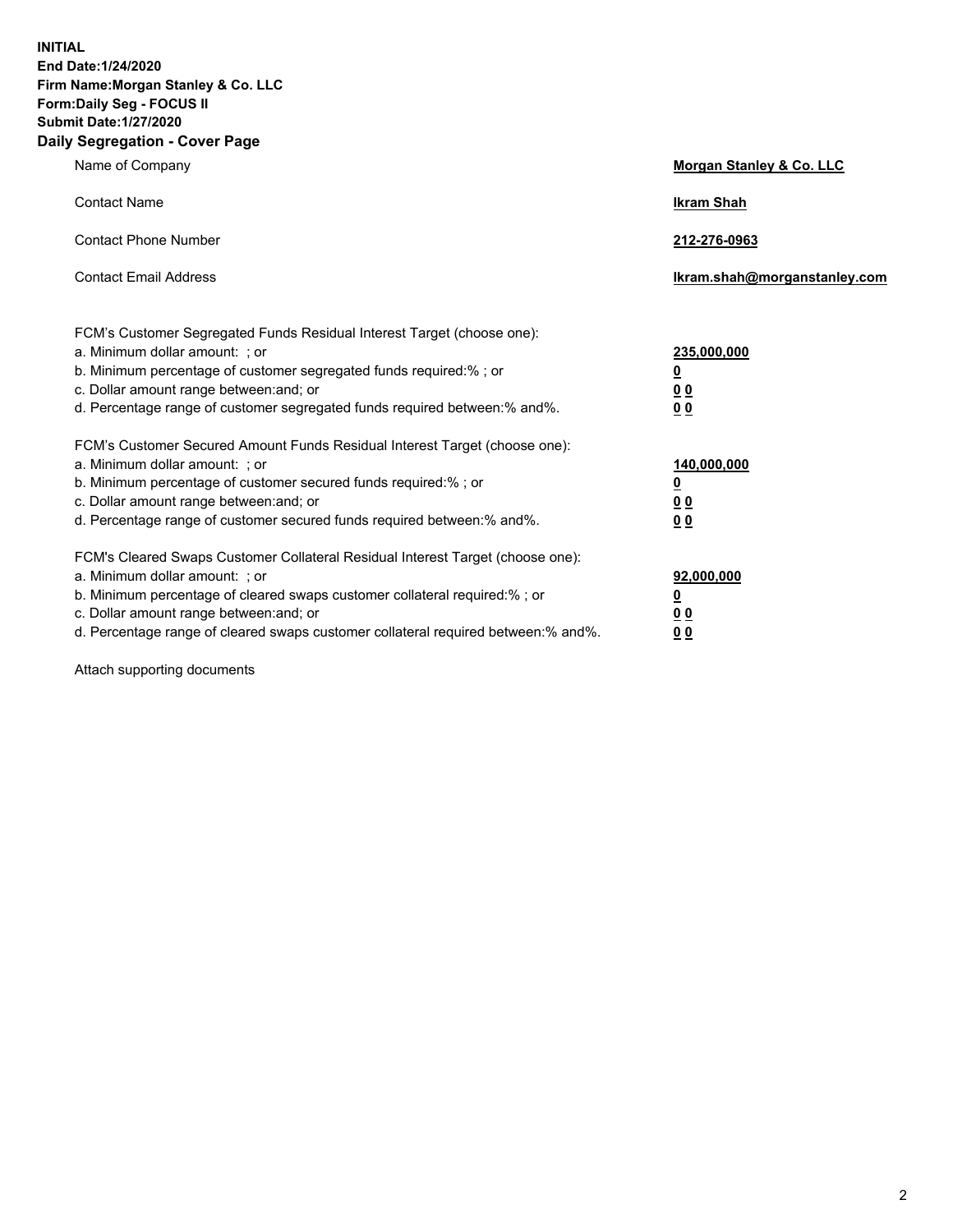## **INITIAL End Date:1/24/2020 Firm Name:Morgan Stanley & Co. LLC Form:Daily Seg - FOCUS II Submit Date:1/27/2020 Daily Segregation - Secured Amounts** Foreign Futures and Foreign Options Secured Amounts Amount required to be set aside pursuant to law, rule or regulation of a foreign government or a rule of a self-regulatory organization authorized thereunder **0** [7305] 1. Net ledger balance - Foreign Futures and Foreign Option Trading - All Customers A. Cash **3,396,100,439** [7315] B. Securities (at market) **2,102,702,047** [7317] 2. Net unrealized profit (loss) in open futures contracts traded on a foreign board of trade **-117,041,645** [7325] 3. Exchange traded options a. Market value of open option contracts purchased on a foreign board of trade **3,209,136** [7335] b. Market value of open contracts granted (sold) on a foreign board of trade **-10,757,532** [7337] 4. Net equity (deficit) (add lines 1. 2. and 3.) **5,374,212,445** [7345] 5. Account liquidating to a deficit and account with a debit balances - gross amount **100,526,563** [7351] Less: amount offset by customer owned securities **-98,373,636** [7352] **2,152,927** [7354] 6. Amount required to be set aside as the secured amount - Net Liquidating Equity Method (add lines 4 and 5) **5,376,365,372** [7355] 7. Greater of amount required to be set aside pursuant to foreign jurisdiction (above) or line 6. **5,376,365,372** [7360] FUNDS DEPOSITED IN SEPARATE REGULATION 30.7 ACCOUNTS 1. Cash in banks A. Banks located in the United States **603,739,795** [7500] B. Other banks qualified under Regulation 30.7 **462,510,164** [7520] **1,066,249,959** [7530] 2. Securities A. In safekeeping with banks located in the United States **215,920,619** [7540] B. In safekeeping with other banks qualified under Regulation 30.7 **0** [7560] **215,920,619** [7570] 3. Equities with registered futures commission merchants A. Cash **13,629,969** [7580] B. Securities **0** [7590] C. Unrealized gain (loss) on open futures contracts **2,035,979** [7600] D. Value of long option contracts **0** [7610] E. Value of short option contracts **0** [7615] **15,665,948** [7620] 4. Amounts held by clearing organizations of foreign boards of trade A. Cash **0** [7640] B. Securities **0** [7650] C. Amount due to (from) clearing organization - daily variation **0** [7660] D. Value of long option contracts **0** [7670] E. Value of short option contracts **0** [7675] **0** [7680] 5. Amounts held by members of foreign boards of trade A. Cash **2,505,098,453** [7700] B. Securities **1,886,781,428** [7710] C. Unrealized gain (loss) on open futures contracts **-119,077,623** [7720] D. Value of long option contracts **3,209,136** [7730] E. Value of short option contracts **-10,757,532** [7735] **4,265,253,862** [7740] 6. Amounts with other depositories designated by a foreign board of trade **0** [7760] 7. Segregated funds on hand **0** [7765] 8. Total funds in separate section 30.7 accounts **5,563,090,388** [7770] 9. Excess (deficiency) Set Aside for Secured Amount (subtract line 7 Secured Statement Page 1 from Line 8) **186,725,016** [7380]

- 10. Management Target Amount for Excess funds in separate section 30.7 accounts **140,000,000** [7780]
- 11. Excess (deficiency) funds in separate 30.7 accounts over (under) Management Target **46,725,016** [7785]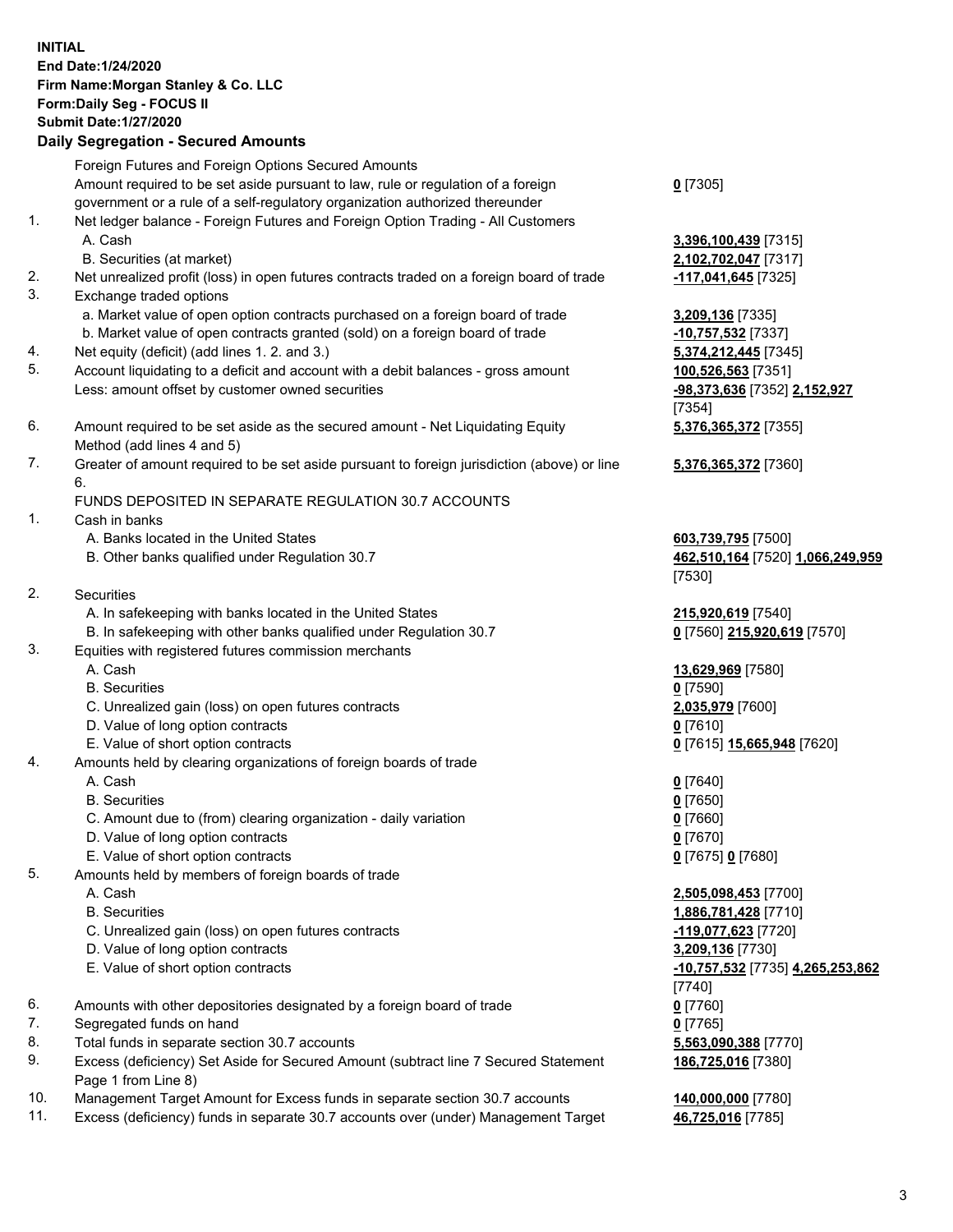**INITIAL End Date:1/24/2020 Firm Name:Morgan Stanley & Co. LLC Form:Daily Seg - FOCUS II Submit Date:1/27/2020 Daily Segregation - Segregation Statement** SEGREGATION REQUIREMENTS(Section 4d(2) of the CEAct) 1. Net ledger balance A. Cash **9,453,119,693** [7010] B. Securities (at market) **6,020,862,895** [7020] 2. Net unrealized profit (loss) in open futures contracts traded on a contract market **1,875,409,362** [7030] 3. Exchange traded options A. Add market value of open option contracts purchased on a contract market **438,348,202** [7032] B. Deduct market value of open option contracts granted (sold) on a contract market **-382,711,983** [7033] 4. Net equity (deficit) (add lines 1, 2 and 3) **17,405,028,169** [7040] 5. Accounts liquidating to a deficit and accounts with debit balances - gross amount **409,114,779** [7045] Less: amount offset by customer securities **-403,984,294** [7047] **5,130,485** [7050] 6. Amount required to be segregated (add lines 4 and 5) **17,410,158,654** [7060] FUNDS IN SEGREGATED ACCOUNTS 7. Deposited in segregated funds bank accounts A. Cash **3,966,800,551** [7070] B. Securities representing investments of customers' funds (at market) **0** [7080] C. Securities held for particular customers or option customers in lieu of cash (at market) **642,363,086** [7090] 8. Margins on deposit with derivatives clearing organizations of contract markets A. Cash **7,779,033,354** [7100] B. Securities representing investments of customers' funds (at market) **0** [7110] C. Securities held for particular customers or option customers in lieu of cash (at market) **5,378,499,809** [7120] 9. Net settlement from (to) derivatives clearing organizations of contract markets **-130,608,881** [7130] 10. Exchange traded options A. Value of open long option contracts **438,348,202** [7132] B. Value of open short option contracts **-382,711,983** [7133] 11. Net equities with other FCMs A. Net liquidating equity **2,887,095** [7140] B. Securities representing investments of customers' funds (at market) **0** [7160] C. Securities held for particular customers or option customers in lieu of cash (at market) **0** [7170] 12. Segregated funds on hand **0** [7150] 13. Total amount in segregation (add lines 7 through 12) **17,694,611,233** [7180] 14. Excess (deficiency) funds in segregation (subtract line 6 from line 13) **284,452,579** [7190] 15. Management Target Amount for Excess funds in segregation **235,000,000** [7194]

16. Excess (deficiency) funds in segregation over (under) Management Target Amount Excess

**49,452,579** [7198]